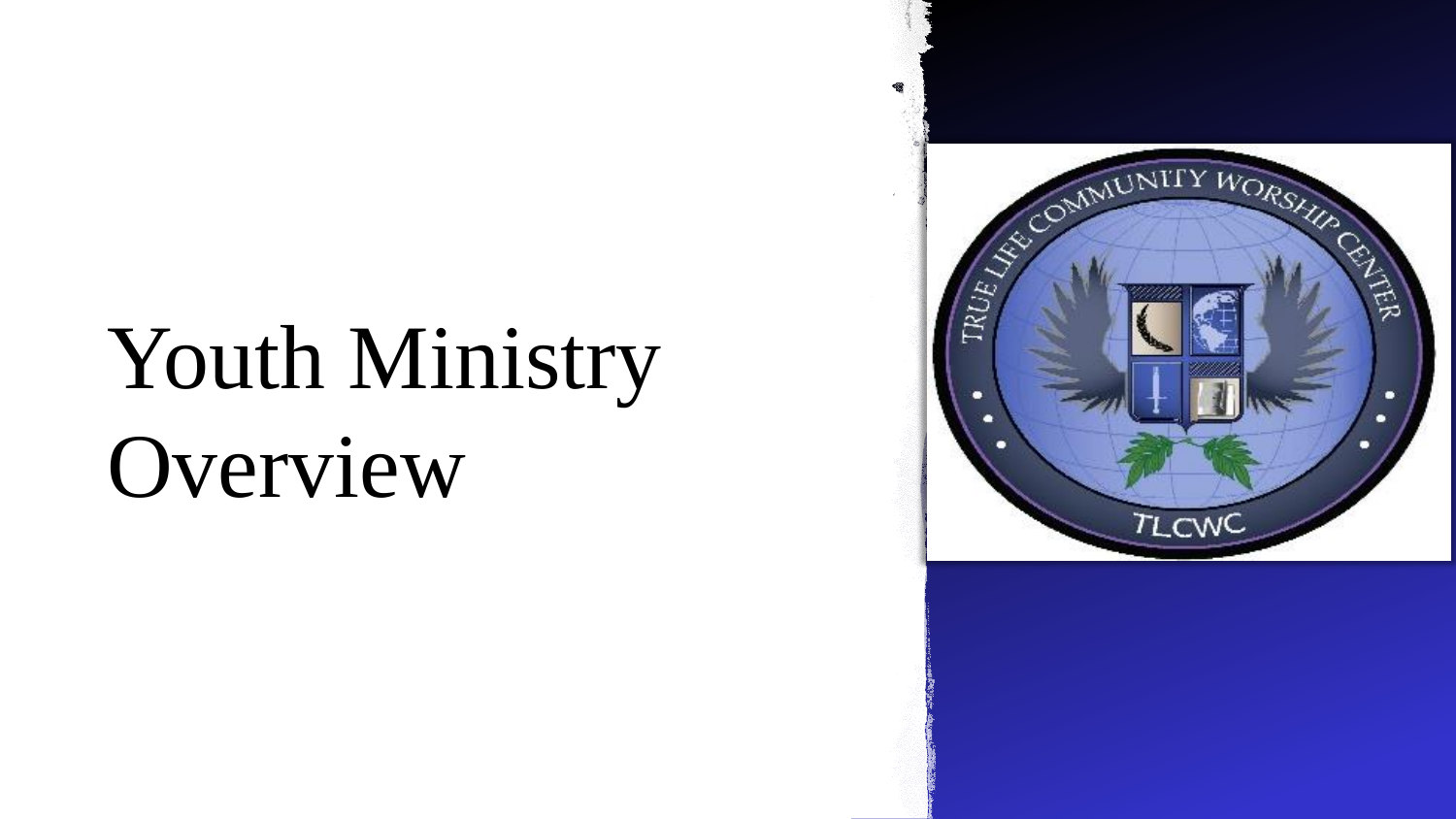# Toddler Ministry

 $3-5yrs$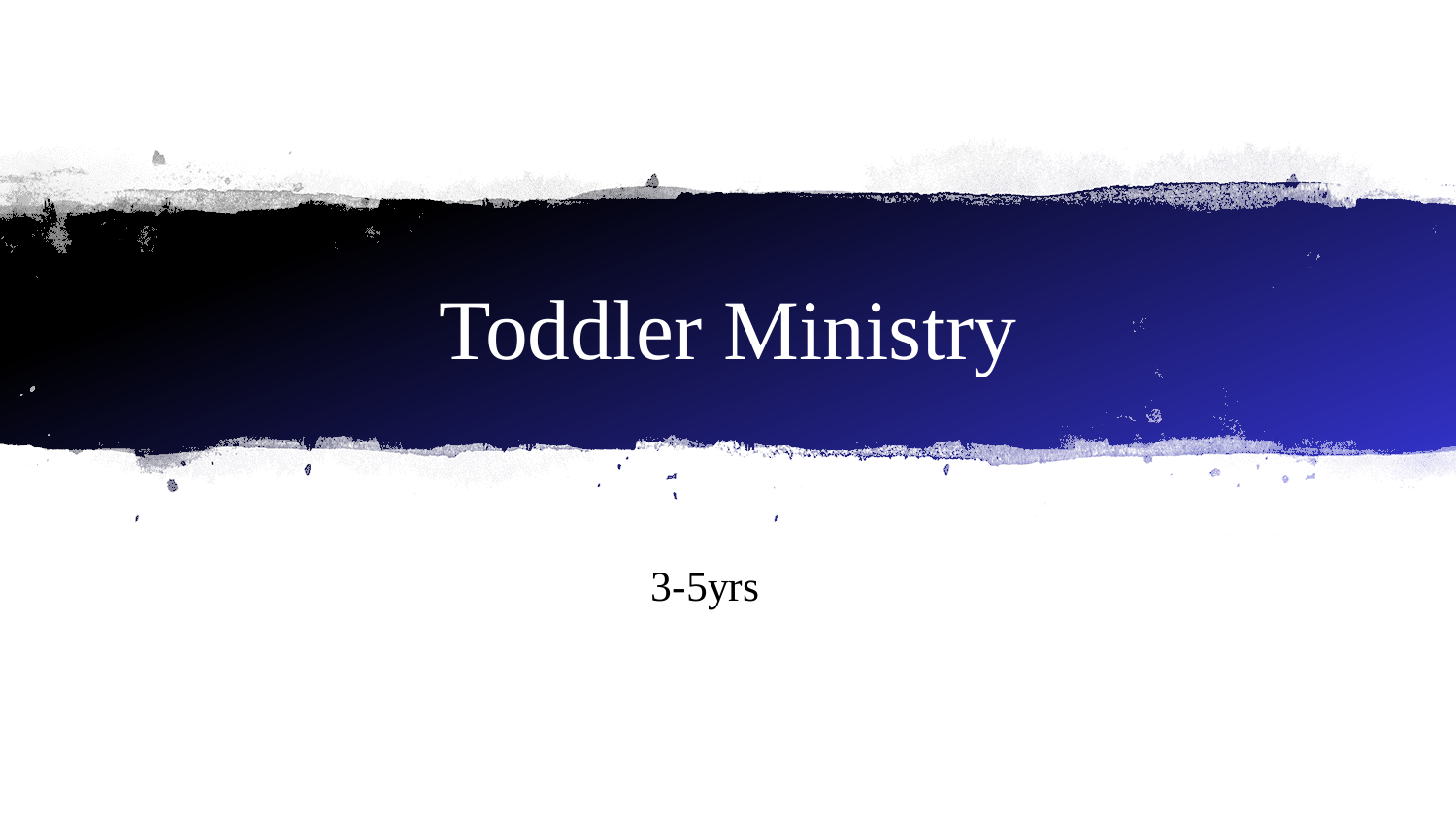# Children Ministry

6-9yrs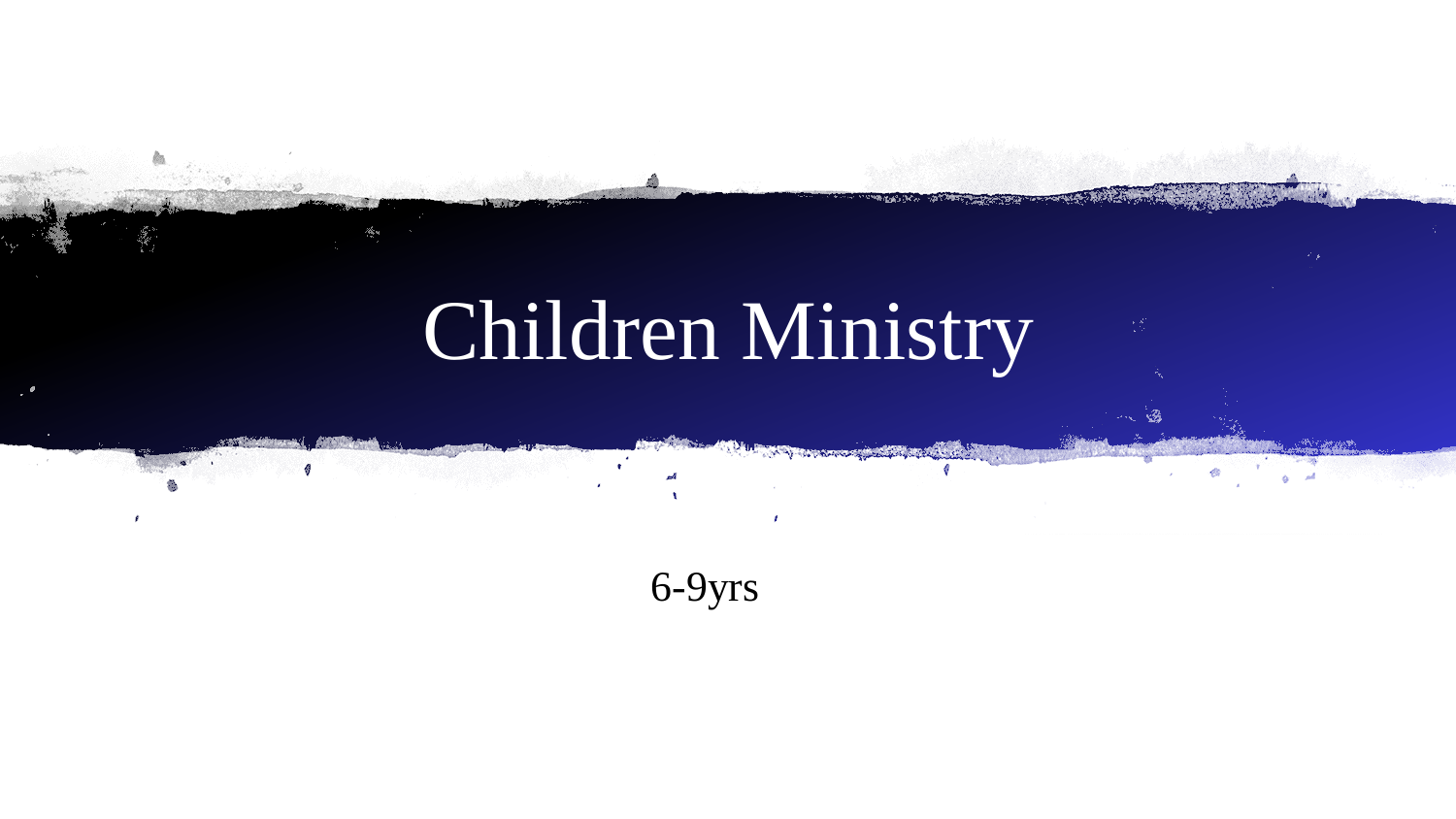# Tweens Ministry

10-12yrs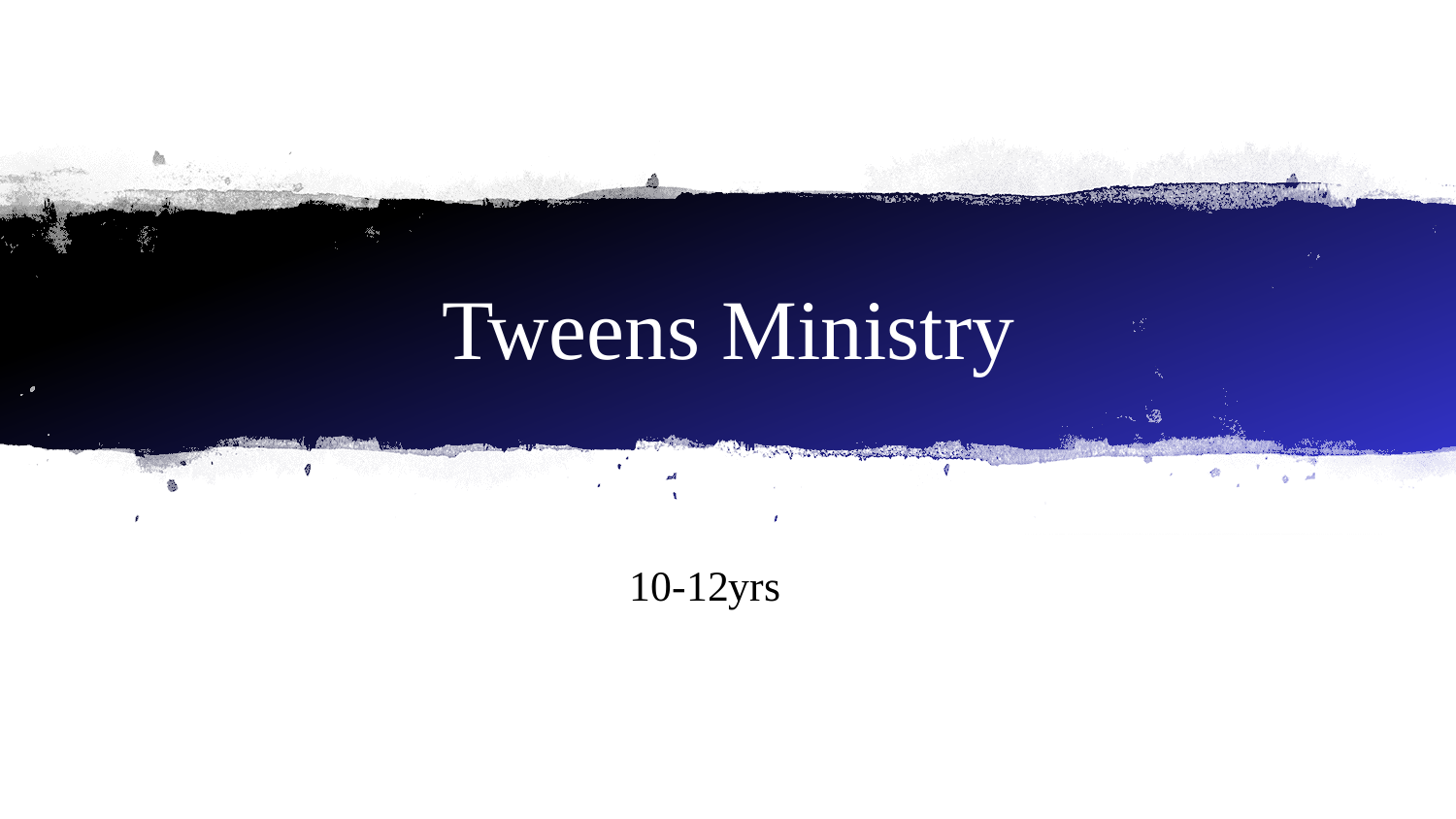# Teens Ministry

13-18yrs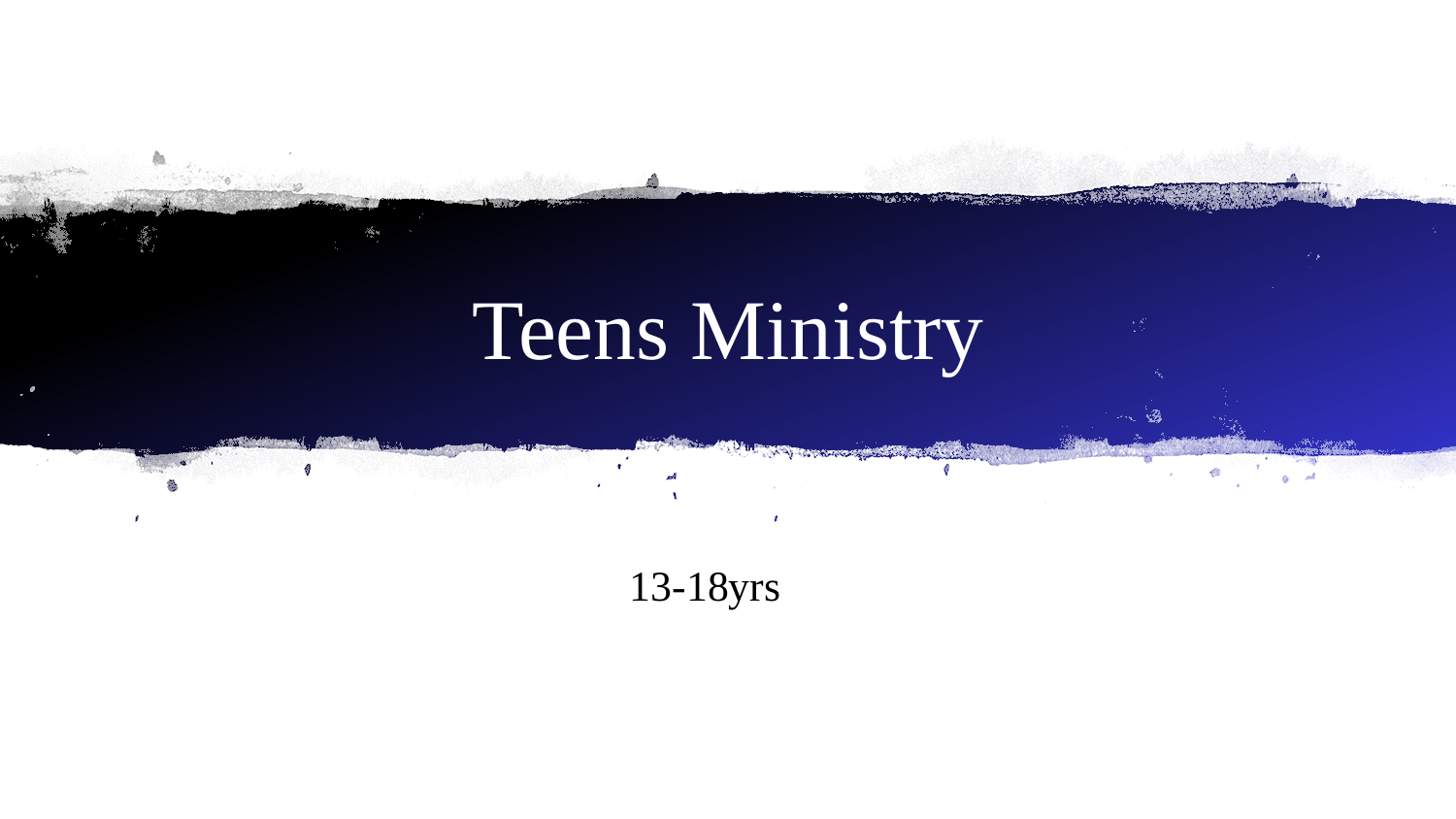

## **CURRENT TRUE LIFE YOUTH MINISTRY TASK ORGANIZATION**

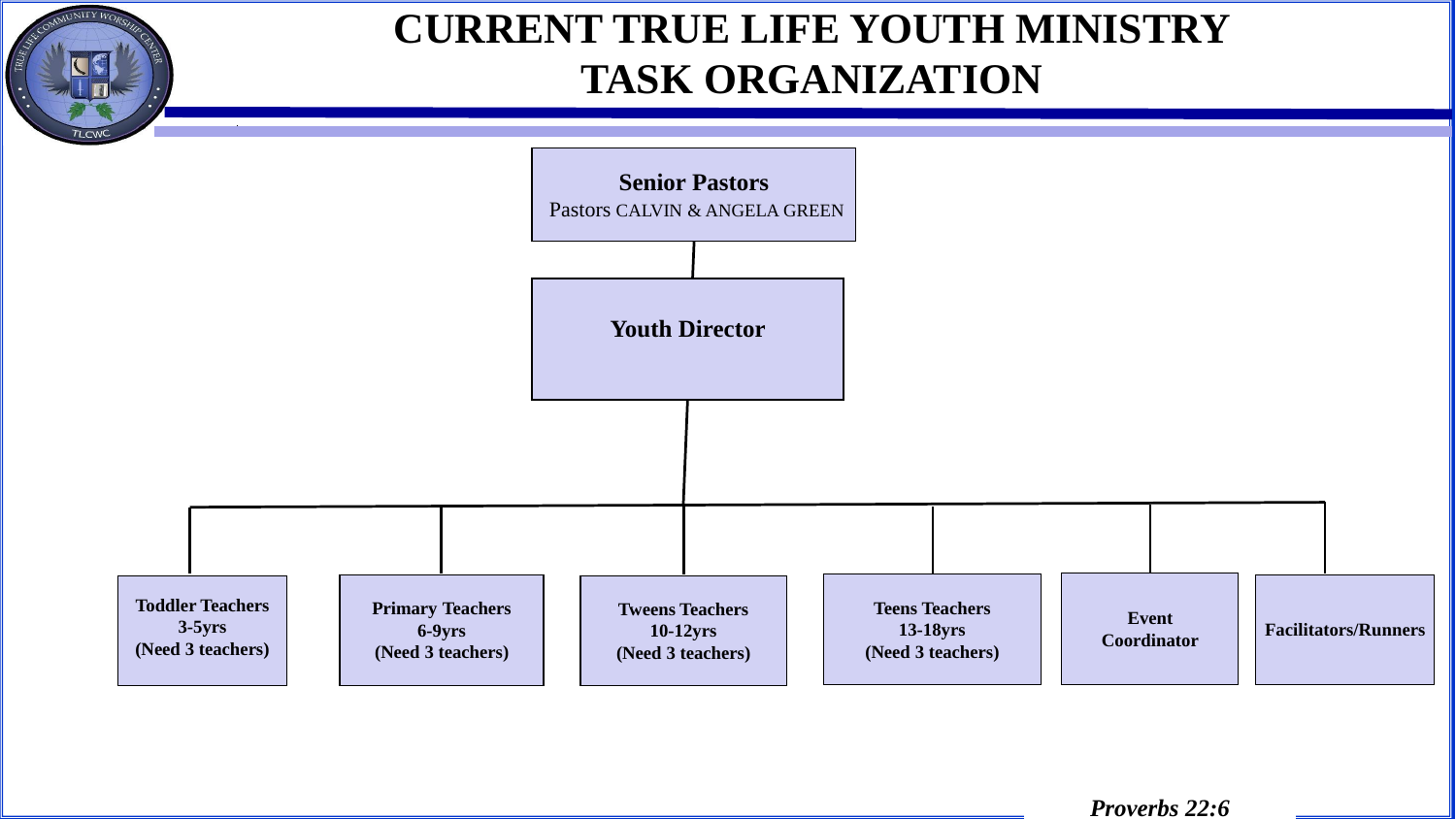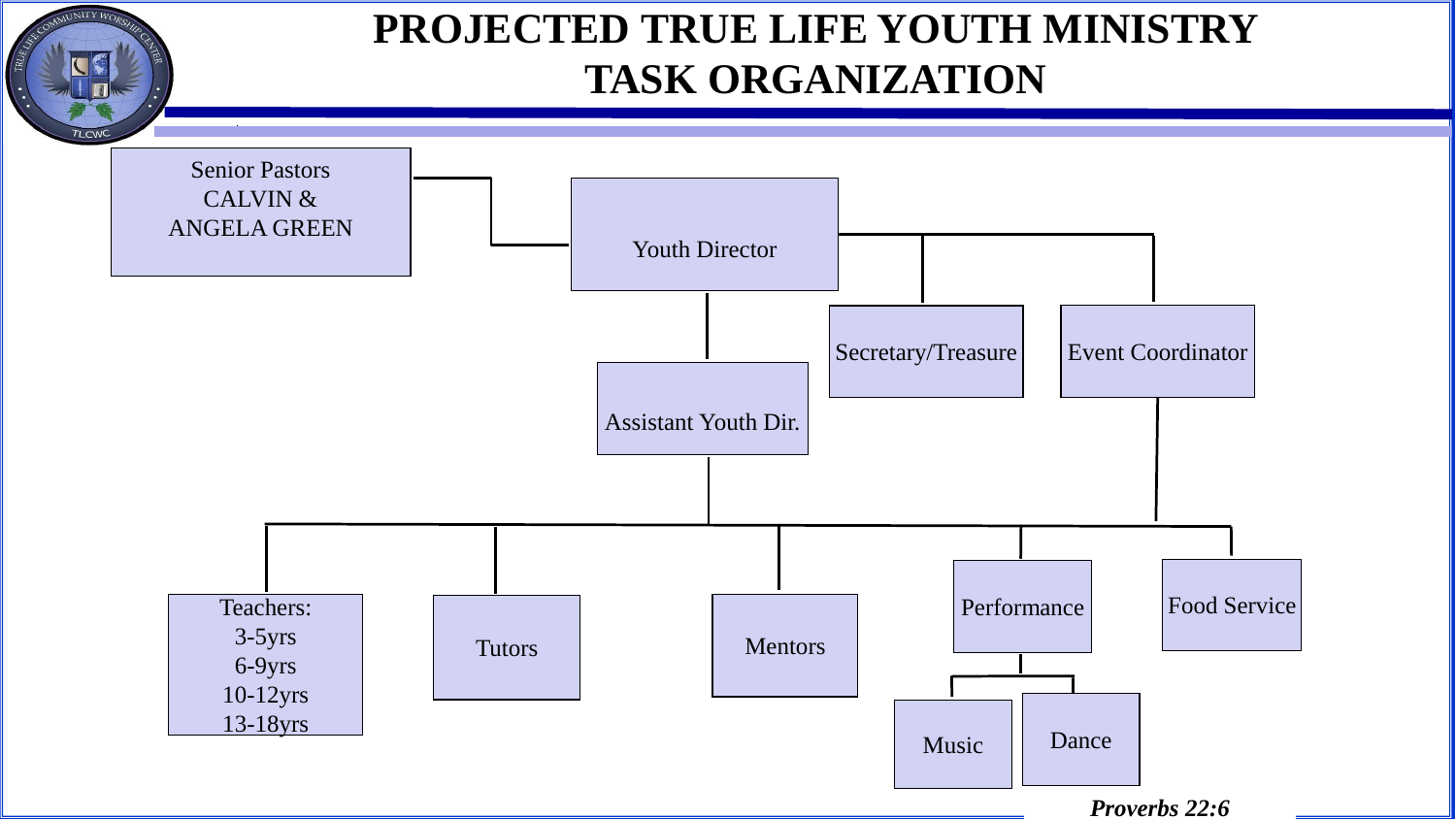

## **Youth Department Ministry Breakdown**

**Our Youth ministry offers an array of Godly learning experiences, based upon a loving, caring nurturing, teaching environment. This ministry accommodates youth ages 3-18yrs old.**

- Toddler Ministry (3-5 yrs.)- Teach our youngest members Godly principles by showing and instilling God's Word in them from the beginning through song, dance, reading/teaching of the word
- Children's Church (6-9 yrs.) The principles of salvation, character building, self esteem, and the Blessings of God through His holy word are a few of the many Godly principles taught to our children here at True Life.
- Tweens Ministry (10-12 yrs.) To prepare, enrich and uplift our pre-teens, and teach them to embrace their spiritual growth, development and ministry gifts
- Teen Ministry (13-18yrs) This ministry caters to our teenagers, meeting them at their point of need; through the power of the Holy Ghost! Building faithfulness to God's word, spiritual awareness, self esteem, and a host of other Christian character traits, needed by all teenagers to survive in the world today.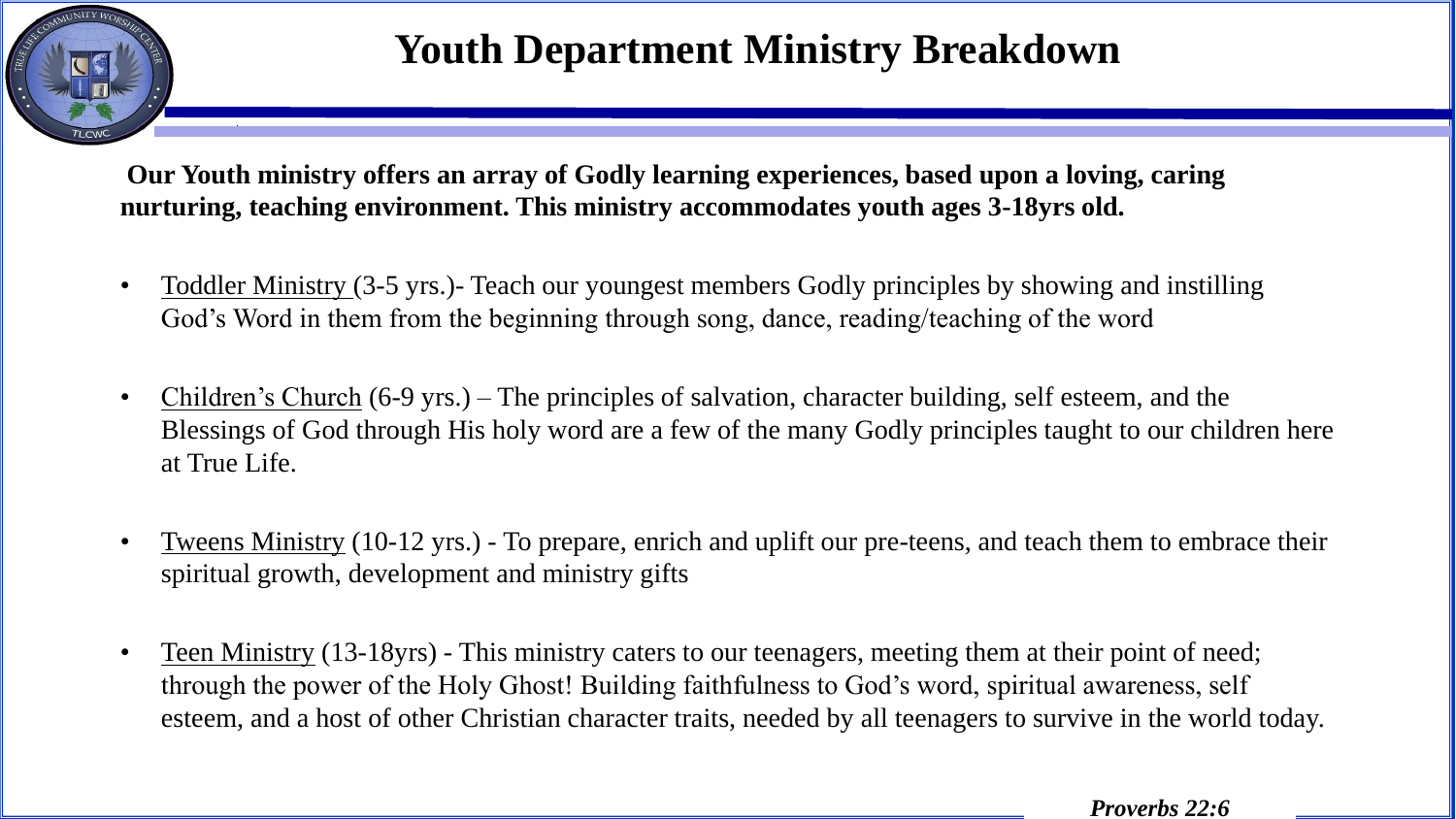

## **Youth Department Ministry Breakdown Cont.**

#### **Teachers:**

- Follow lesson plans that are predefined and posted on the website
- Teach children on Sunday mornings
- Teach younger youth the books of the Bible on Weds. Nights

\* Lead Teachers are no longer required, all teachers are expected to pull their lessons from the website and prepare them accordingly. A group text will be created for all teachers to communicate with each other in order to share information (including if you are unable to teach)\*

#### **Facilitators:**

- Help the ministry run in the background
- Help the youth ministry work together better by filling in and or volunteering outside of the classroom.
- Help youth better understand common objectives, and plan how to achieve set objectives

#### **Runners:**

- Perform tasks as needed by the teachers
- Prepare snacks on Sunday mornings
- Assist as needed on Sunday mornings.

#### **Parents:**

- Assist and act as **SUPPORT** for the ministry as well as for your children
- Attend planned youth/volunteer meetings
- Assist in fundraisers and outings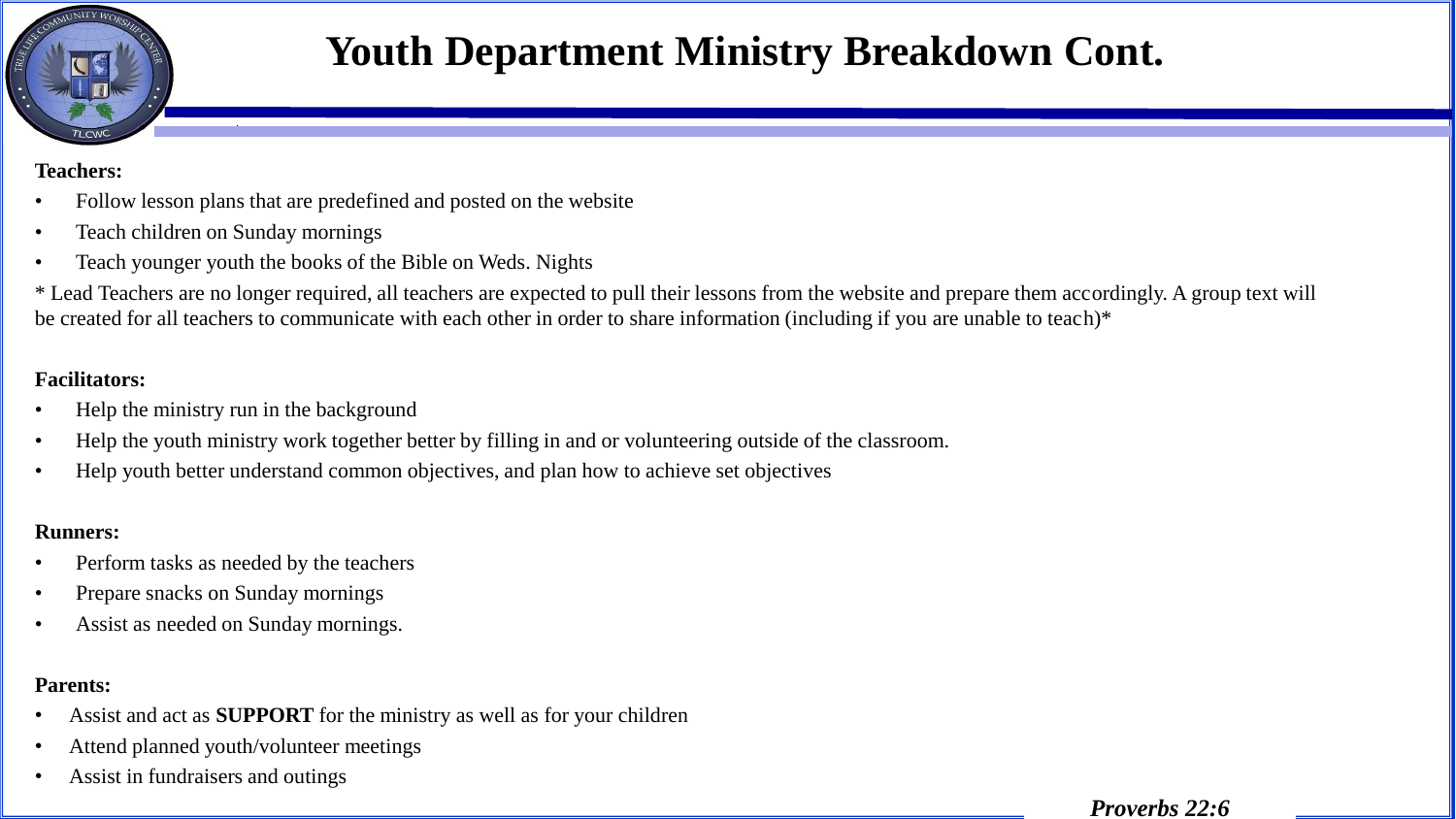## **Monthly Themes**

**May: "Rebirth"** 

NITY We

- *1 Peter 1:3 In his great mercy, he has given us new birth into living hope through the resurrection of Jesus Christ. Rebirth: Color of Life, Freshness, New Growth*
- Theme: Different shades of green with White accent color apparel.

#### **June: "Take Your Best Shot" "***NBA-NOTHING BUT AUTHORITY*"

- *Romans 13:1 Let everyone be subject to the governing authorities, for there is no authority except that which God has established. The authorities that exist have been established by God.*
- Theme: Wear your favorite NBA team shirt or jersey apparel.

#### **July: Character "Do the Right Thing"**

- *Proverbs 20:7 The godly walk with integrity, blessed are their children who follow them.*
- Theme: Wear your favorite cartoon character apparel.

#### **August: "Friendship" "Godly Friendships"**

- *Proverbs 27:17 As iron sharpens iron, so one person sharpens another.*
- Theme: Twin day

**September: NFL "Never Falling Love"**

- *1: John 4:18 Perfect Love Cast out all fear.*
- Theme: Wear your favorite NFL apparel

#### **October: "Stomping Out Cancer" Breast Cancer Awareness**

- *Jeremiah 30:17 I will restore your health, and I will heal your wounds declares the Lord.*
- Theme: Wear any Breast Cancer Shirt or apparel.

#### **November: " I have Grateful heart**"

- *Philippians 4:6-7 Do not be anxious about anything, but in everything prayer and supplication with thanksgiving let your requests be made known to God.*
- Theme: Wear any Fall colors greens, yellow, brown, burnt orange, Burgundy

#### **December: "Celebrate Jesus The King"**

- *Psalms 72:11 And let all kings bow down before him, all nations serve him.*
- Theme: Shades of Gold, Winter White, & Cream Colors apparel.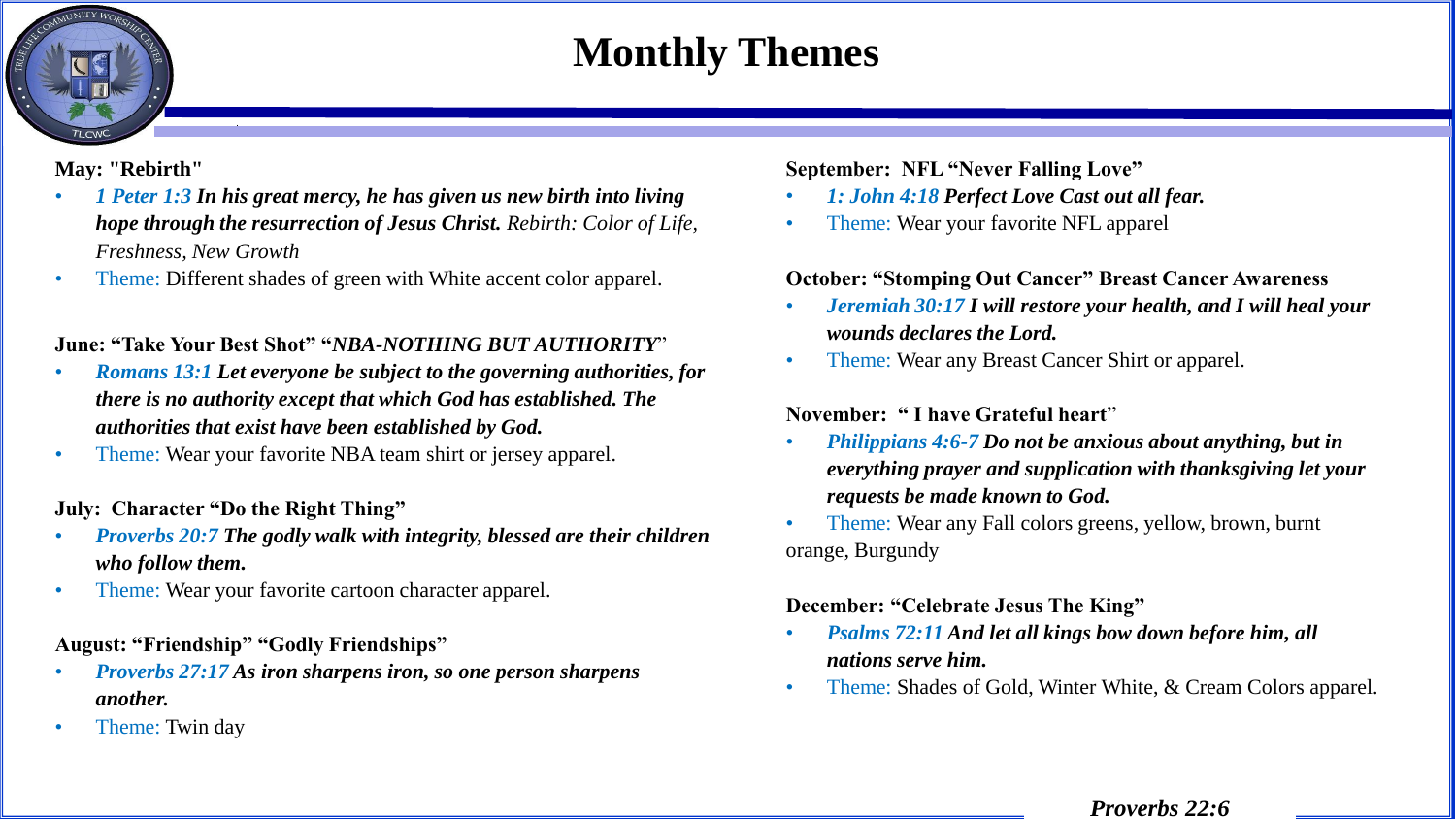

### **Youth Ministry Event Schedule April – July 2021**

| <b>April 2021</b>                                                                                 | <b>May 2021</b><br><b>Tuesday 6 May <math>\omega</math> 615pm – Zoom meeting with all interested Youth</b><br>Ministry volunteers |  |  |
|---------------------------------------------------------------------------------------------------|-----------------------------------------------------------------------------------------------------------------------------------|--|--|
| <b>Wed. 14 April @ 6pm</b> – Initial meeting with Youth Staff                                     |                                                                                                                                   |  |  |
| <b>Sunday April <math>18th</math></b> – Meet with Teens after church                              | <b>Weds. 12 May @ 7pm</b> – Bible Trivia Kick off $(10-18\gamma rs)$<br>Learn the books of the Bible (5-9yrs)                     |  |  |
| <b>Sunday 25 April – Distribute first Youth Newsletter</b><br>(Announce Youth Volunteer OpenCall) | <b>Weds. 26 May @ 6pm</b> $-$ Meet with Youth Staff                                                                               |  |  |
|                                                                                                   | <b>Sunday May <math>30th - Re-Introducing True Life Community Youth</math></b><br>Cookout                                         |  |  |
| <b>June 2021</b>                                                                                  | <b>July 2021</b>                                                                                                                  |  |  |
| <b>Sunday 6 June</b> – Youth Classes Convene                                                      | <b>Saturday July 4 – Teen Night</b>                                                                                               |  |  |
| $1st$ , $2nd$ , $3rd$ Wednesday @ 7pm – Youth Bible Trivia and<br>Books of the Bible              | 1 <sup>st</sup> , 2 <sup>nd</sup> , 3 <sup>rd</sup> Wednesday @ 7pm – Youth Bible Trivia and Books<br>of the Bible                |  |  |
| 4th Wednesday or Thursday time TBD – Meet with                                                    | 4th Wednesday or Thursday time TBD – Meet with youth staff                                                                        |  |  |
| youth staff                                                                                       | <b>Saturday July 24– Kids Night Out</b>                                                                                           |  |  |
| <b>Sunday June 27– Youth Appreciation Sunday</b>                                                  | Sunday July 25 – Youth Appreciation Sunday                                                                                        |  |  |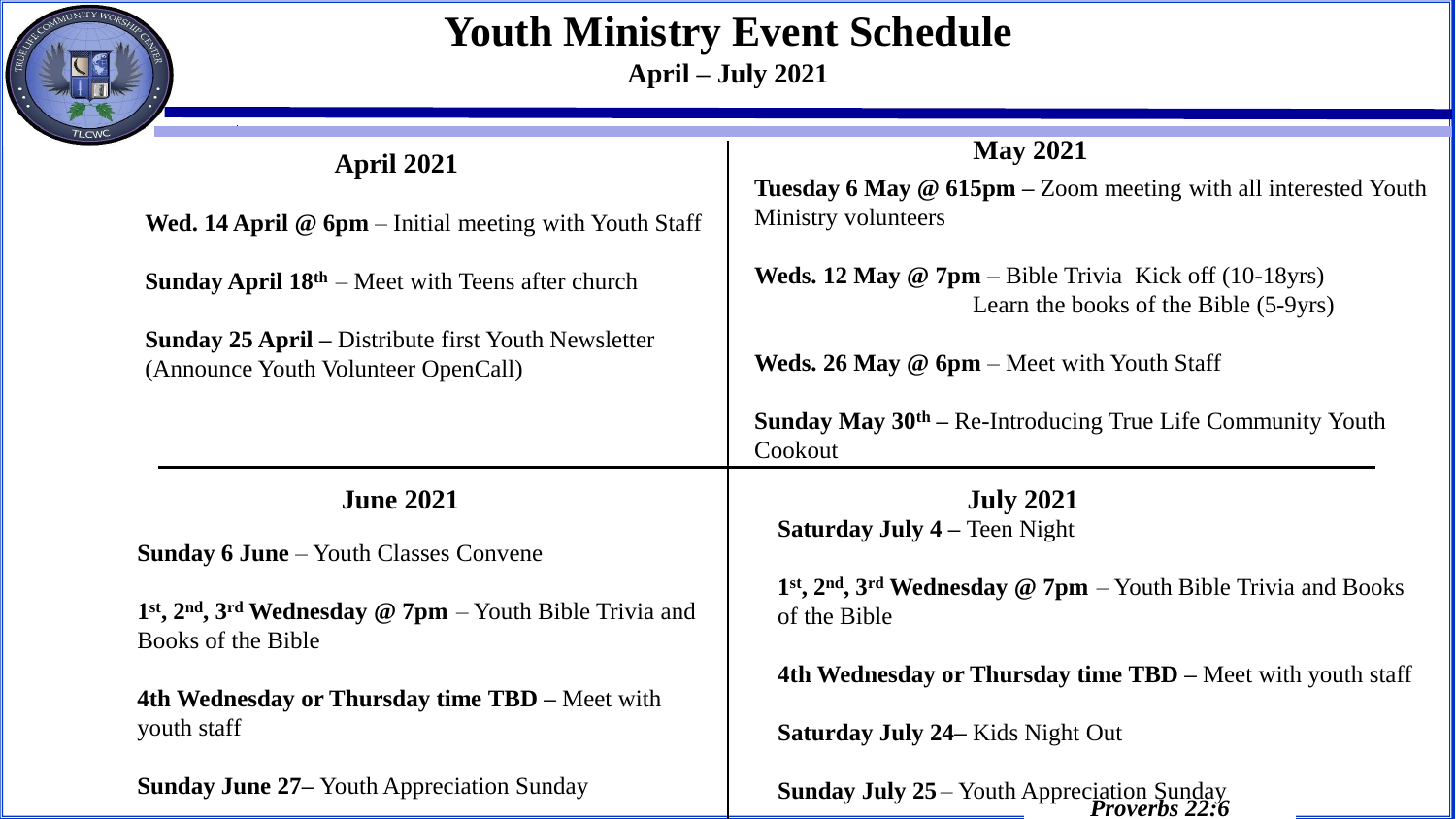# $NITYW_0$

# **Agenda**

- Ice Breaker (15 min)
- Decode Memory Verse (10)
- Bible Lesson (30 min)
- Bible Trivia Review (30 min)
- Recite Memory Verse (5 min)

## Youth Class Agenda Sunday Agenda

#### **Let's hear from our youth**

• Youth (teens/tweens) will participate by giving a brief testimony or exhortation of what God has done or manifested for them. (i.e., spoken word, song, etc.)

#### **Let's appreciate our youth**

• Youth will be acknowledged for birthdays, achievements and participation, etc.

#### **Let's appreciate our youth staff**

• One or two teachers will be voted on and recognized by the students as Outstanding teacher of the month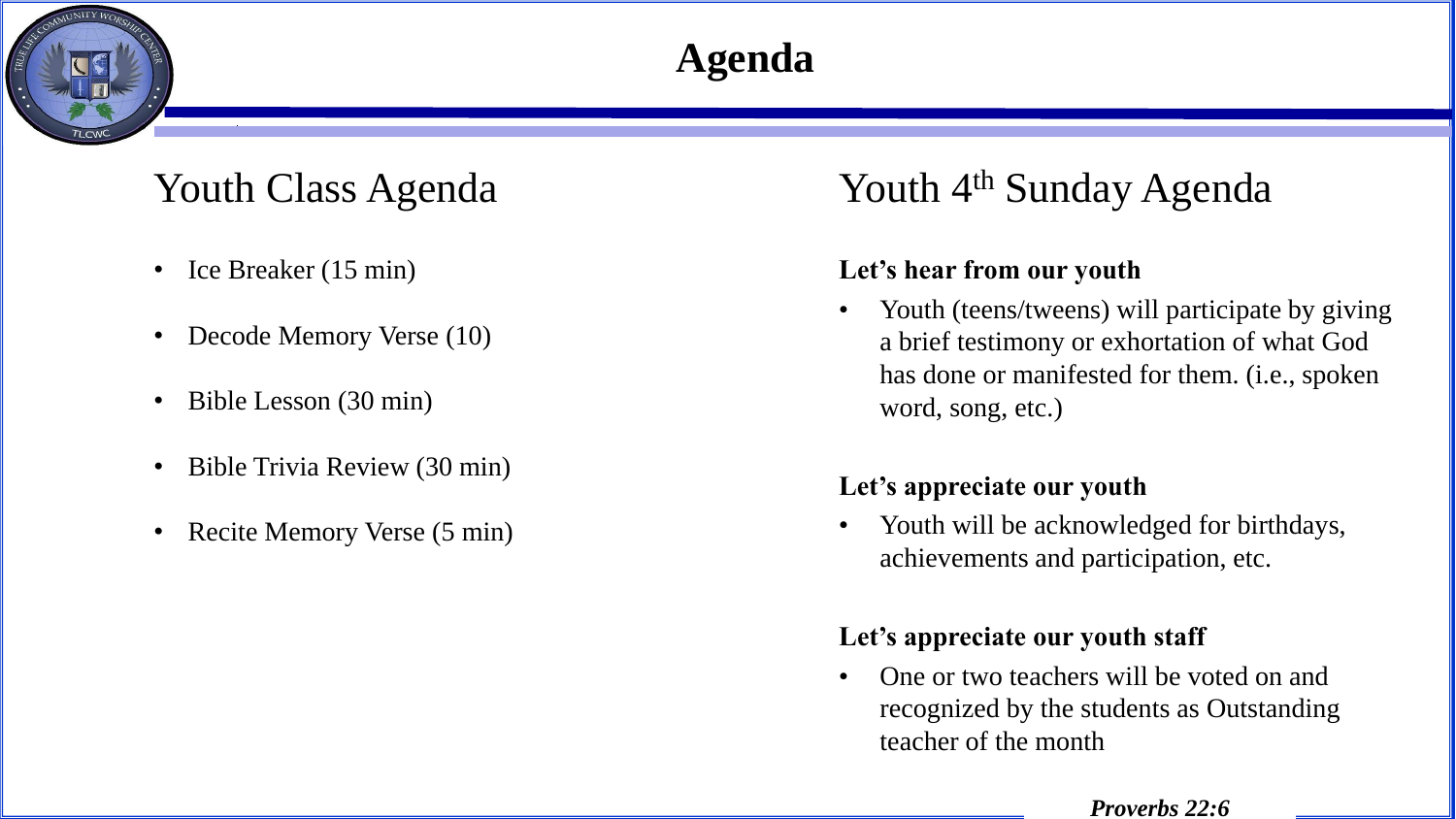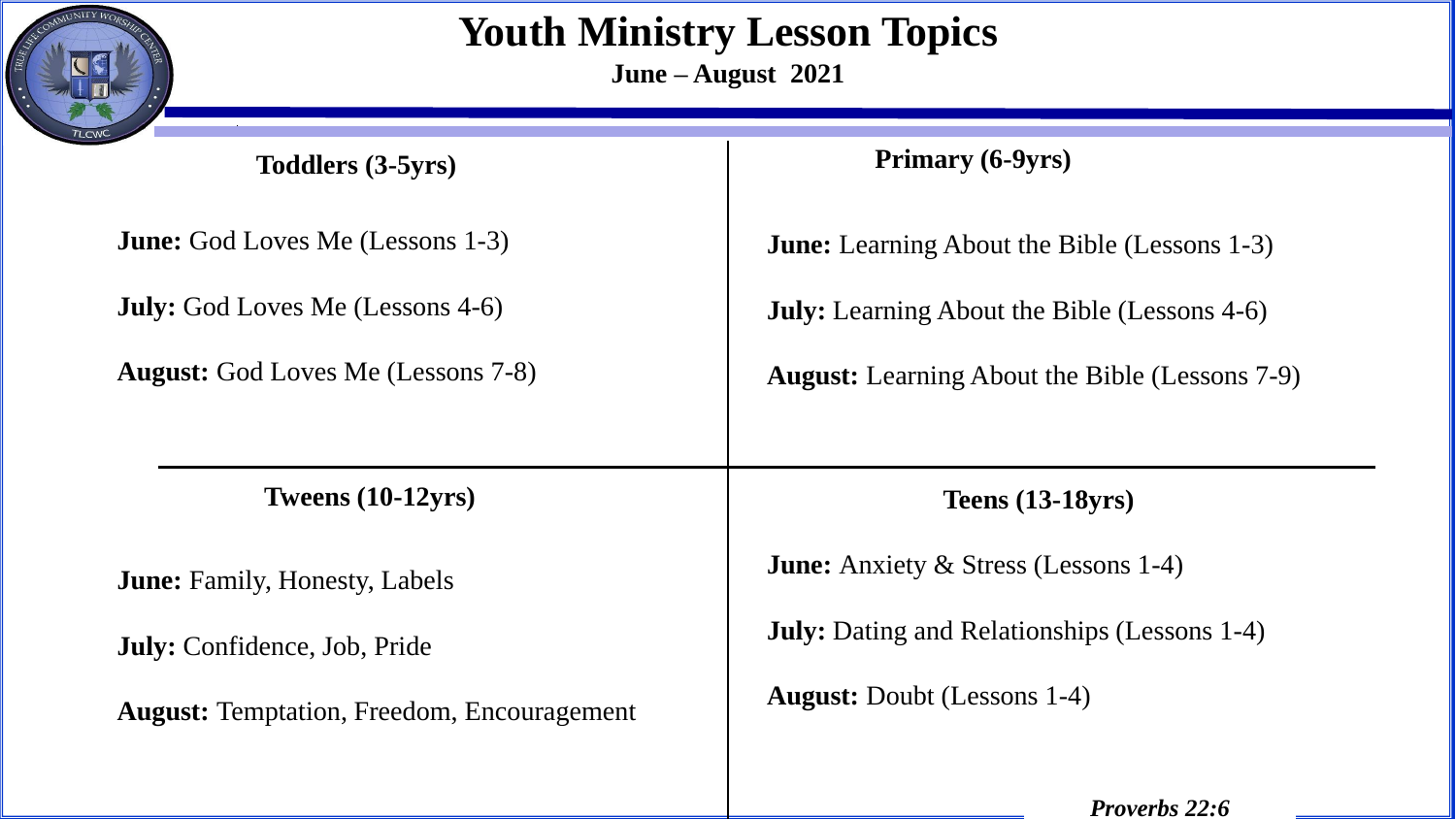

**Youth Ministry Website**

# [www.truelife-church.com\youthministry](http://www.truelife-church.com/youthministry)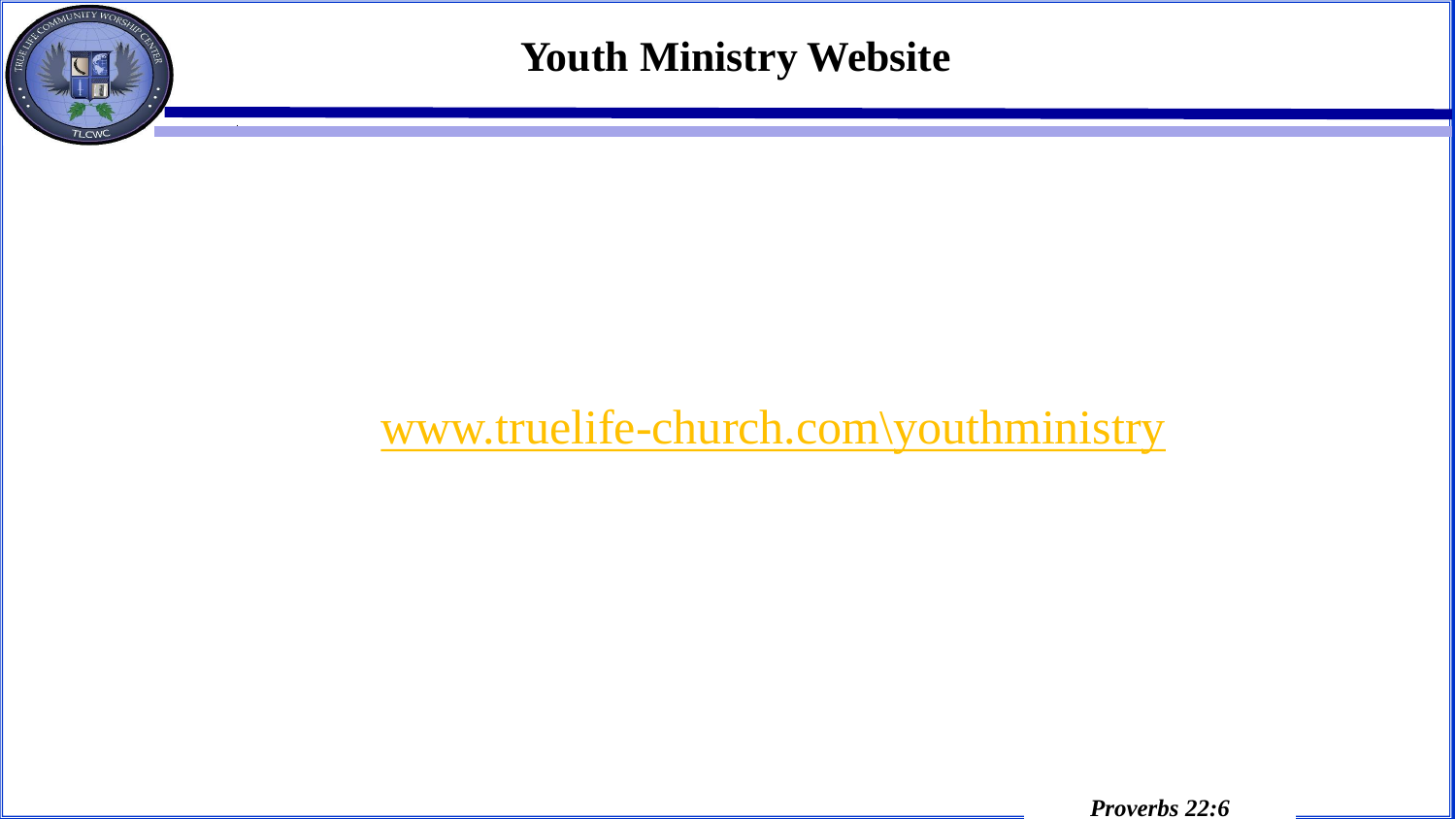

- Teen Advisory Board (TAB)
- Bible Trivia Competitions
- Youth Greeters
- Youth Video Ministry
- Youth Teachers (Toddlers & Elementary)
- Community/Volunteer Service
- Youth Newsletter Editors and Writers
- $\bullet$  Etc........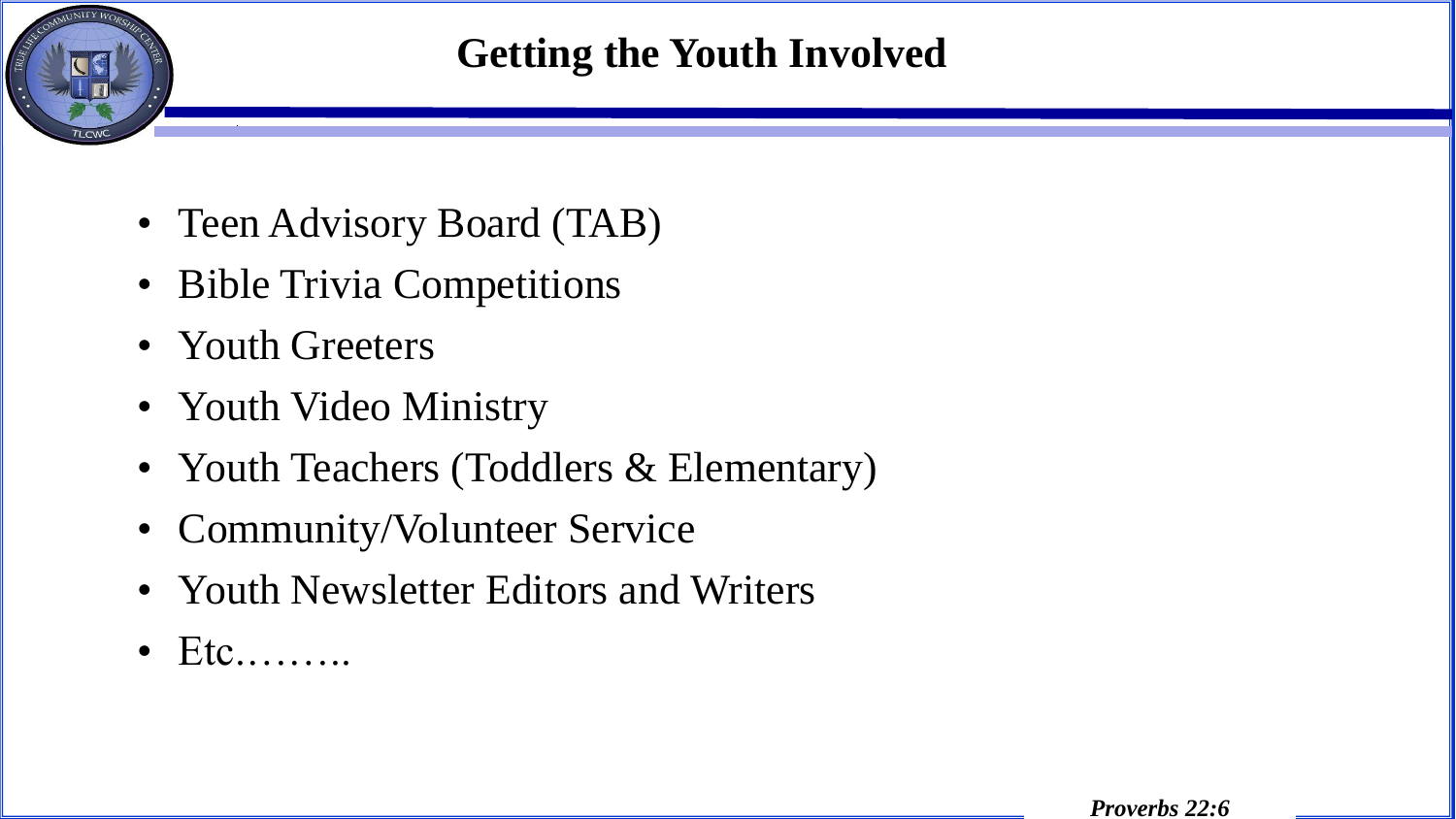

# Newsletter

This will be how we communicate with parents on a monthly basis.

• Volunteers needed to author newsletter will consist of teens and tweens (a facilitator is needed)

Included in each monthly edition:

- Youth Ministry Vision
- Youth Ministry Goal for the month
- Monthly topic
- Question and Answer (Bible Trivia)
- Important Notices/Updates to parents
- Upcoming Events
- Youth Birthday
- Youth Teachers for the Month
- Memory Verse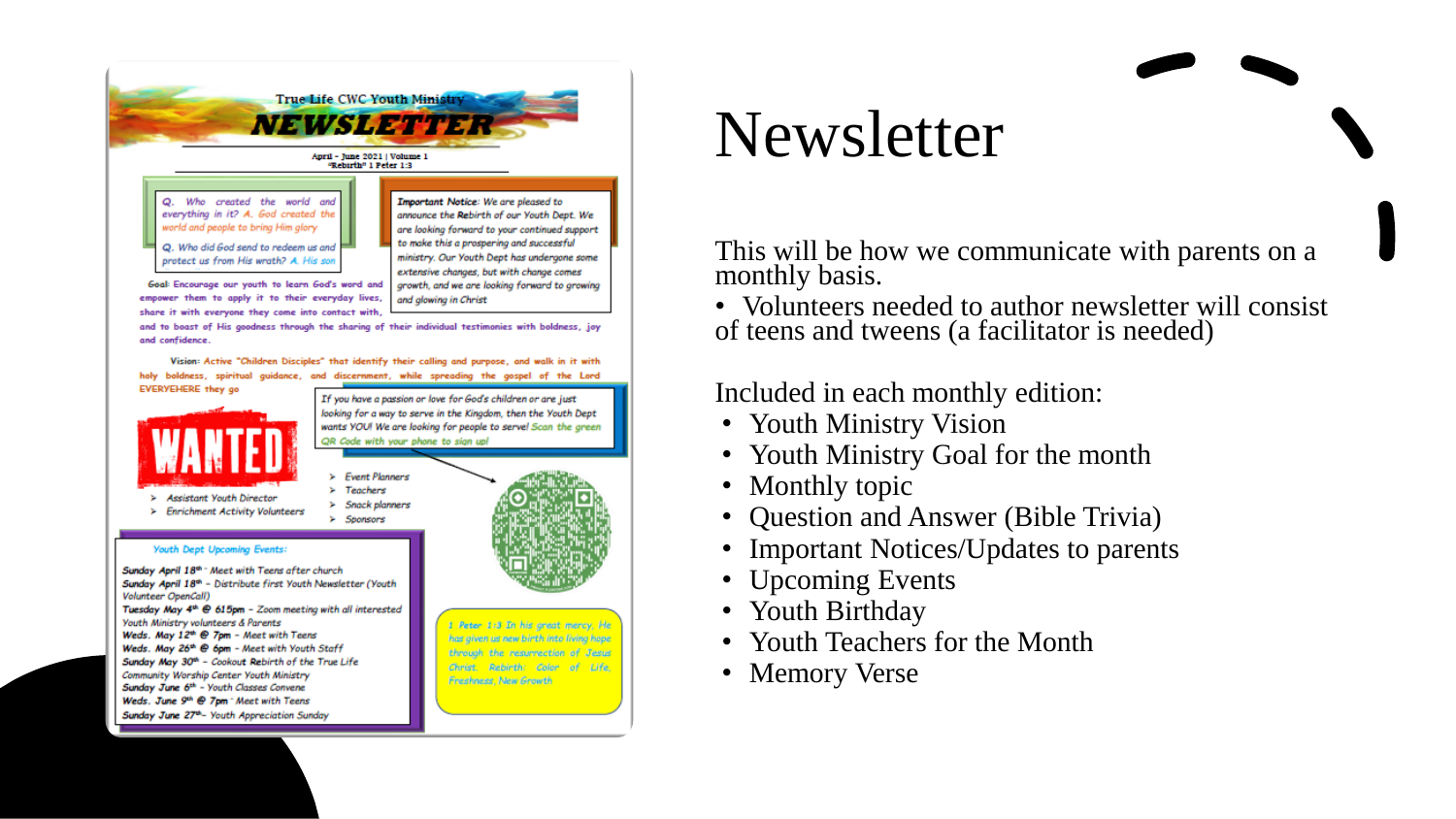| Date                    | Time In | Signature | Time Out | r <sub>e</sub><br>Sign |
|-------------------------|---------|-----------|----------|------------------------|
| $\bf{1}$                |         |           |          |                        |
| $\overline{2}$          |         |           |          |                        |
| 3                       |         |           |          |                        |
| $\overline{\mathbf{4}}$ |         |           |          |                        |
| 5                       |         |           |          |                        |
| 6                       |         |           |          |                        |
| $\overline{7}$          |         |           |          |                        |
| $\bf 8$                 |         |           |          |                        |
| $\overline{9}$          |         |           |          |                        |
| 10                      |         |           |          |                        |
| $\mathbf{11}$           |         |           |          |                        |
| 12                      |         |           |          |                        |
| 13                      |         |           |          |                        |
| 14                      |         |           |          |                        |
| 15                      |         |           |          |                        |
| 16                      |         |           |          |                        |
| 17                      |         |           |          |                        |
| 18                      |         |           |          |                        |
| 19                      |         |           |          |                        |
| 20                      |         |           |          |                        |
| 21                      |         |           |          |                        |
| 22                      |         |           |          |                        |
| 23                      |         |           |          |                        |
| 24                      |         |           |          |                        |
| 25                      |         |           |          |                        |
| 26                      |         |           |          |                        |
| 27                      |         |           |          |                        |
| 28                      |         |           |          |                        |
| 29                      |         |           |          |                        |
| 30                      |         |           |          |                        |
| 31                      |         |           |          |                        |

# - Sign in Sheet Tweens/Teens

• The purpose of the sign in sheet is to keep account of how often the students are participating in Youth sponsored events (i.e., Kid's church, volunteer services, Weds. Night enrichments, etc.)

• At the end of each quarter the students with highest participation marks will receive a reward (i.e., lunch/dinner, gift card, gift bag, etc.)

• Electronic form for sign in will be created for easier tracking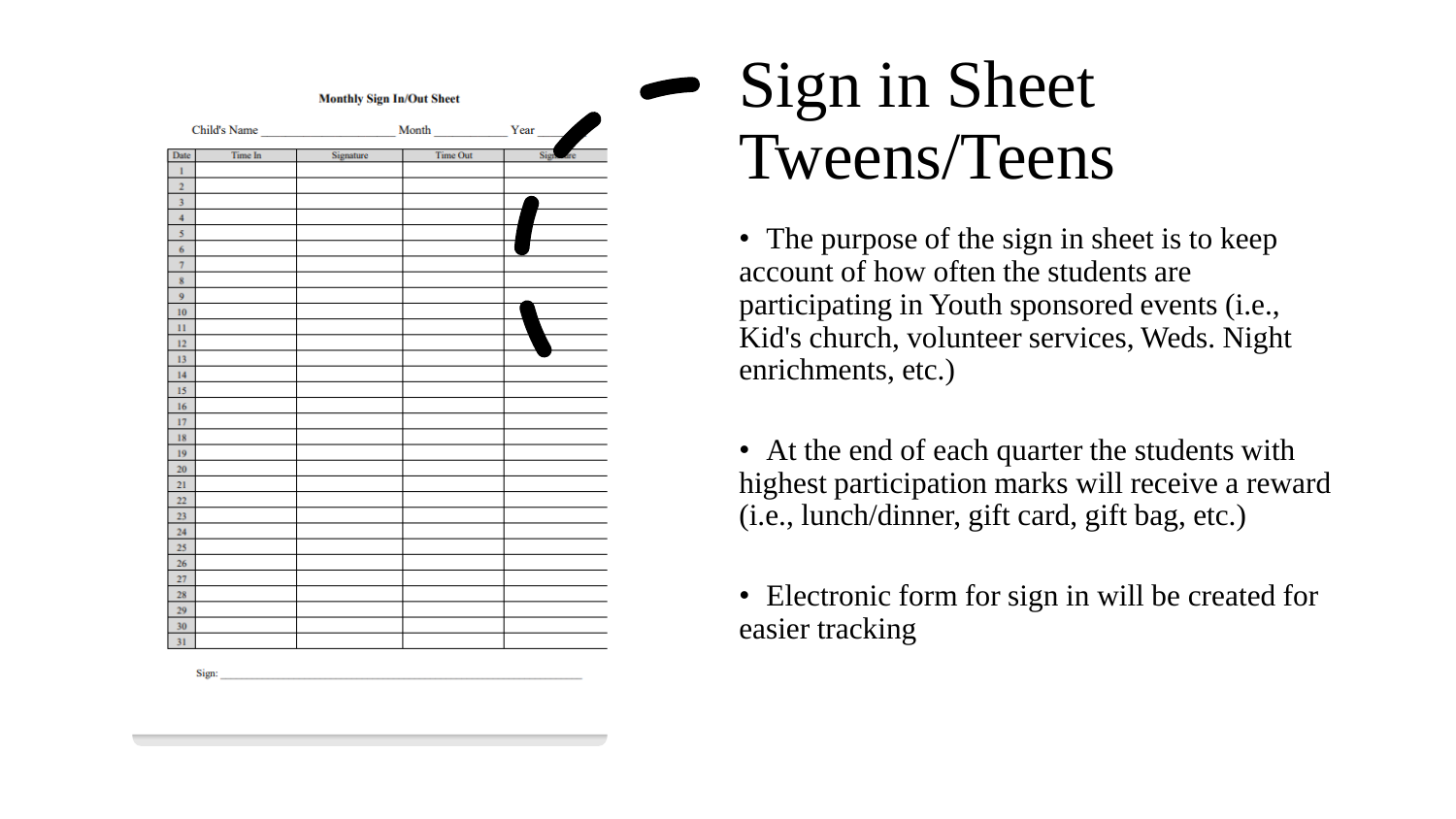

# Participation & Achievement Awards

- At the end of each month, youth will be acknowledged for their in-classroom participation
- Teachers will track individual and team participation and students will be given points that will be used at the end of the month for a reward.
- Students will vote for teacher of the month (via anonymous voting app)
- Students and Teachers will be acknowledged during 4<sup>th</sup> Sunday Youth Service and will receive a certificate and a gift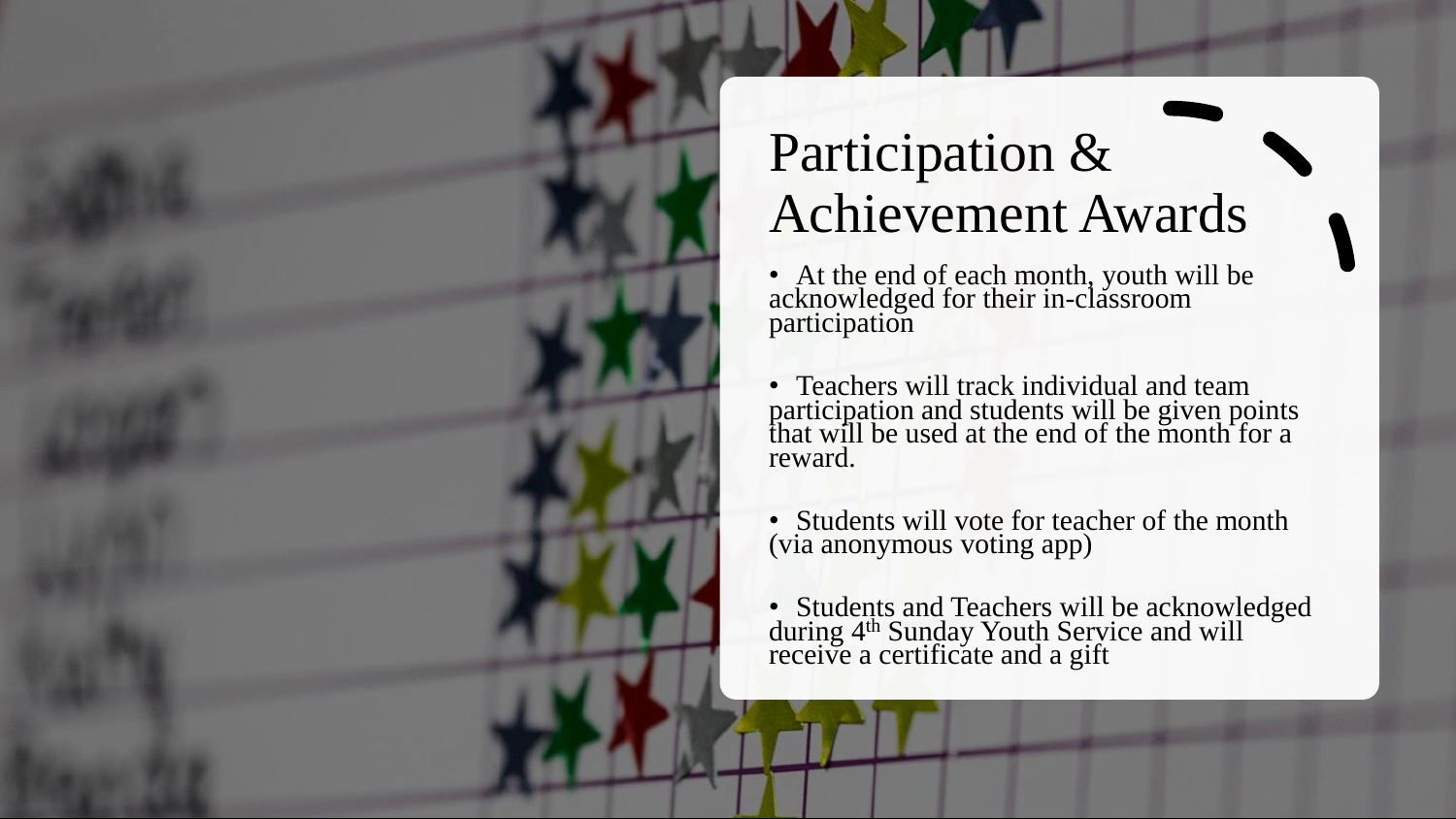# Toddler Ministry Schedule

- Our goal is to teach our youngest members Godly principles by teaching and instilling God's Word in them from the beginning.
- Memory Verse
- Music Time
- God's Word
- Snack Time
- Story Time
- Play Time



**TLCWC Nursery Curriculum Sheet** 

Date

| Praise and Worship Circle |  |
|---------------------------|--|
| 1030am - 11:00am          |  |
|                           |  |
| Lesson Review             |  |
| 11:00am - 12:00pm         |  |
|                           |  |
| Arts & Crafts             |  |
| 12:00pm - 12:30pm         |  |
|                           |  |
|                           |  |
| Snack                     |  |
| 12:30pm - 1:00pm          |  |
|                           |  |
|                           |  |

 $\mathbf{T}$  and all  $\mathbf{r} = \mathbf{r} \cdot \mathbf{r}$